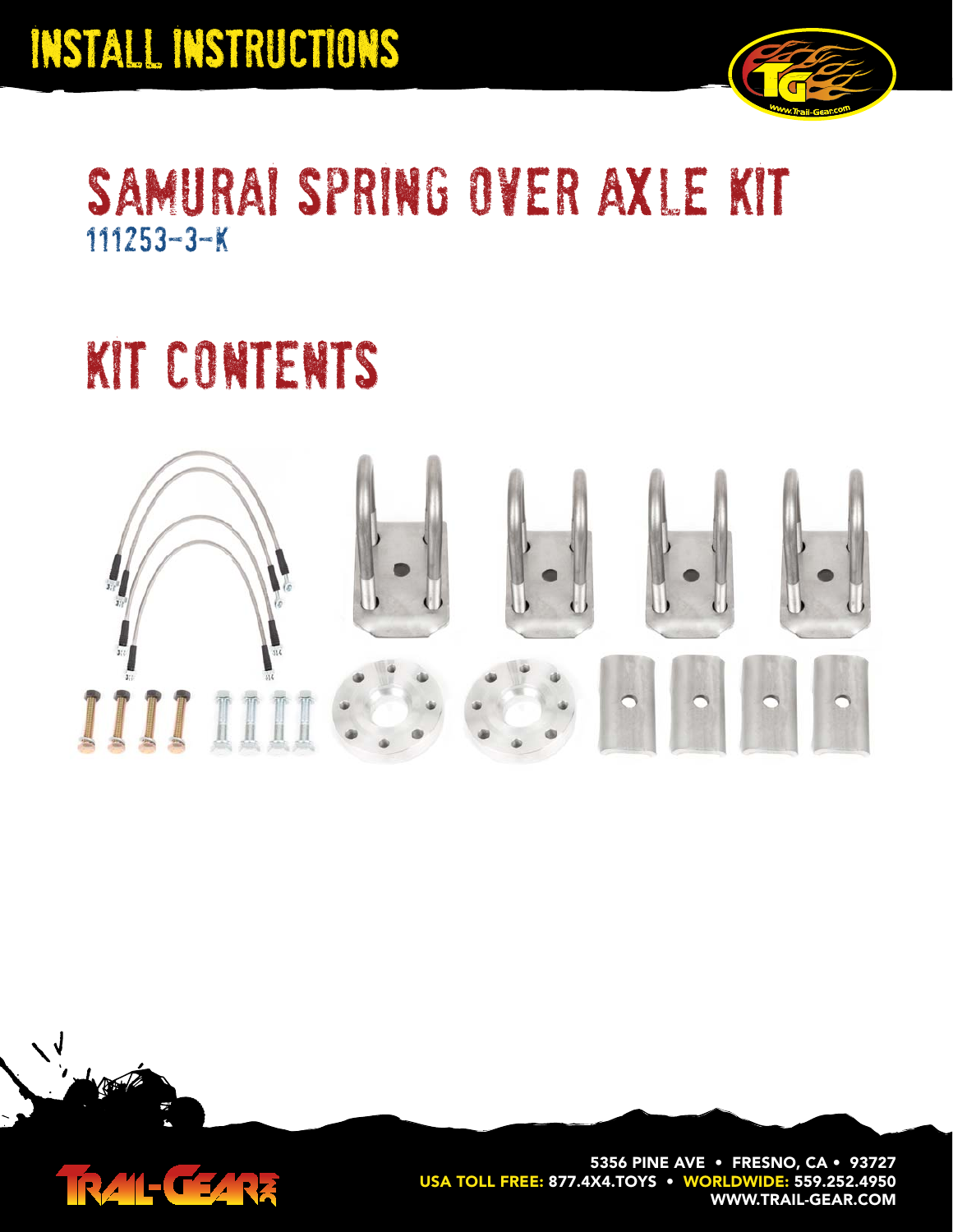

# recommended tools

Welder Angle Finder Grinder

| <b>Wrenches</b>  | <b>Sockets</b> |
|------------------|----------------|
| 10 <sub>mm</sub> | 10mm           |
| 12mm             | 12mm           |
| 14mm             | 14mm           |
| 17mm             | 17mm           |
| 19mm             | 19mm           |
|                  | 7/8″           |

# caution

1. Read all instructions completely and carefully before you begin.

2. Check to make sure the kit is complete and that no parts are missing(refer to the Kit Contents List on the first page of these instructions). If anything is missing, please contact Trail-Gear at 559.252.4950.

3. Park vehicle on a clean, dry, flat, level surface and block the tires so the vehicle can not roll in either direction.

> **5356 PINE AVE • FRESNO, CA • 93727** USA TOLL FREE: 877.4X4.TOYS • WORLDWIDE: 559.252.4 **WWW.TRAIL-GEAR.COM**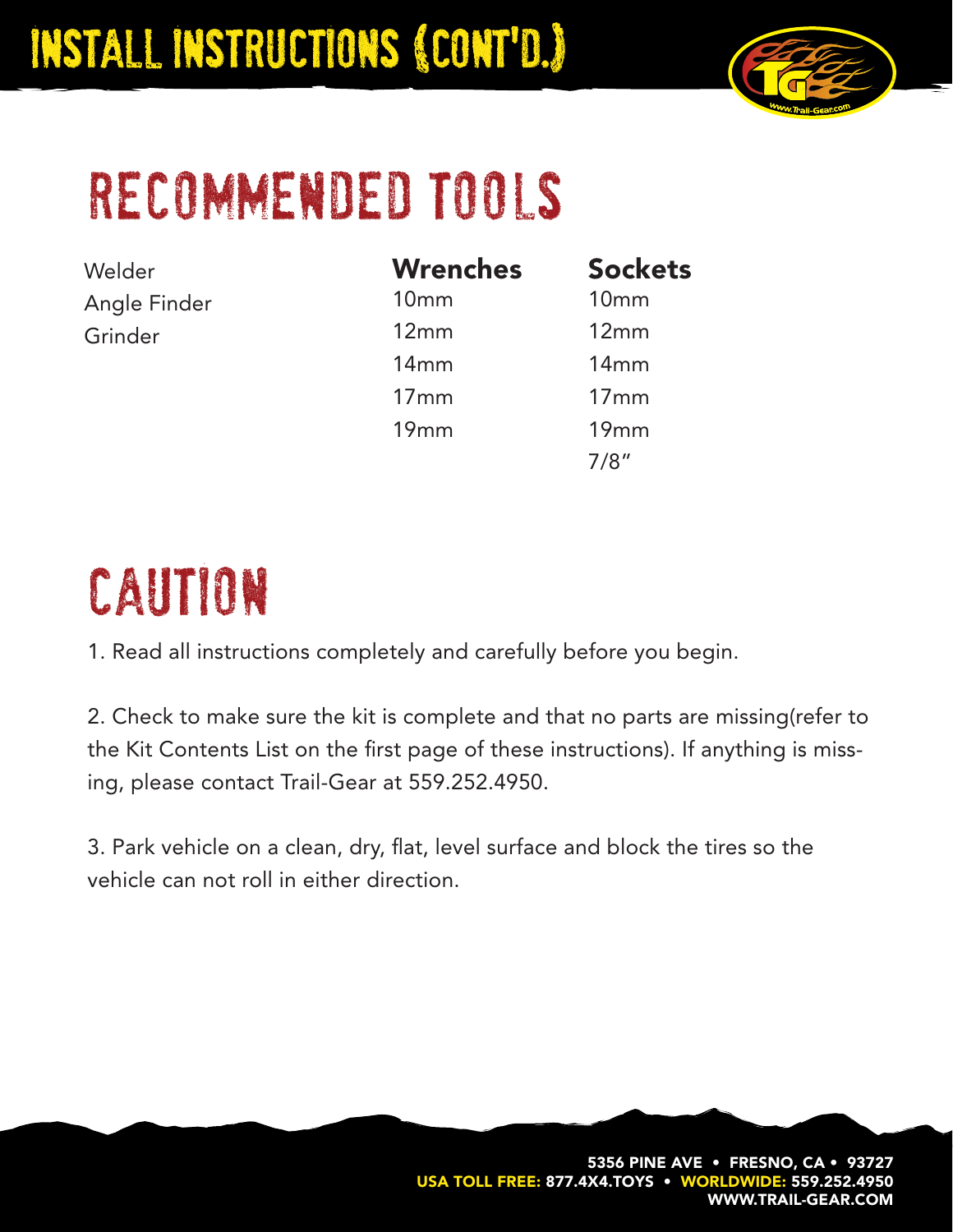## InstalL Instructions (Cont'd.)



### step 1

Unbolt front driveline and check the pinion angle at ride height (should be about 8°).



### STEP<sub>3</sub>

Place the axle level on 2 jack stands. Place another stand under the pinion. Rotate the pinion to the angle measured in step 1.

### step 2

Remove front axle.



### step 4

Using the stock perches as a reference, place the new perches above the stock perches. The new perches will be welded on at 0° (level). Perch width pin to pin should be 28 1/2".



#### step 5

Unbolt the rear driveline, brake line, e-brake cable, and remove rear axle. You do not need the pinion angle.

### step 4 continued

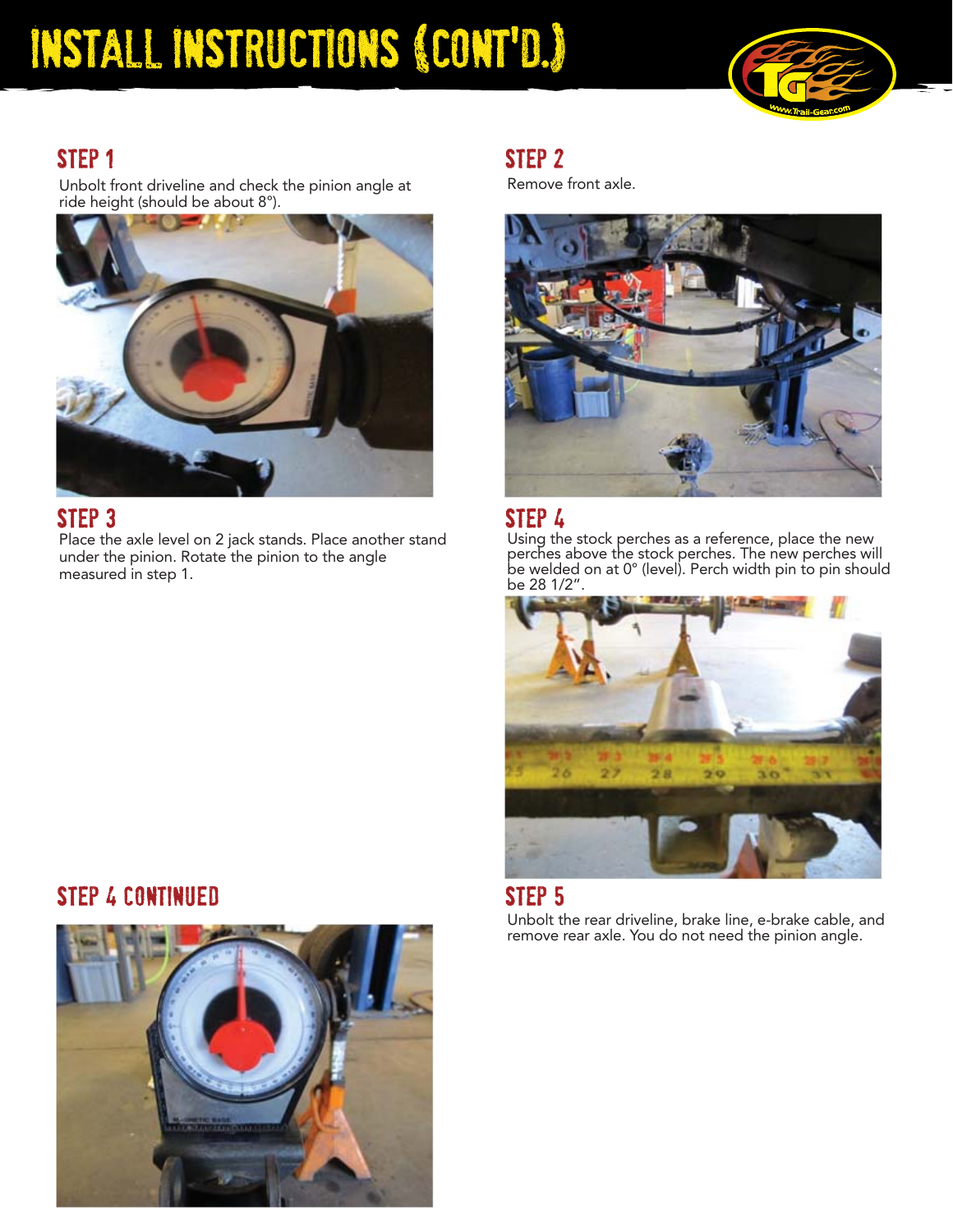### InstalL Instructions (Cont'd.)



### step 6

Using the same method as step 3, set the pinion angle between 12° and 15°.



step 7 continued

### step 7

Repeat step 4 for the rear perches. Perch width pin to pin should be 37 1/2".



#### step 8

Place axles under the vehicle and install new u-bolt flip kits. **Note: 1 pair of U-Bolts will be wider than the other three pairs. These will be used on the passenger side of the front axle.** Torque u-bolts to 100 ft lbs.



#### step 9 step 9 continued and step 9 continued by  $\mathsf{STEP}$  9 continued Install the new brake lines and clips. Note: 88.5-95 models only require one rear brake line. 86-88.5 models will require